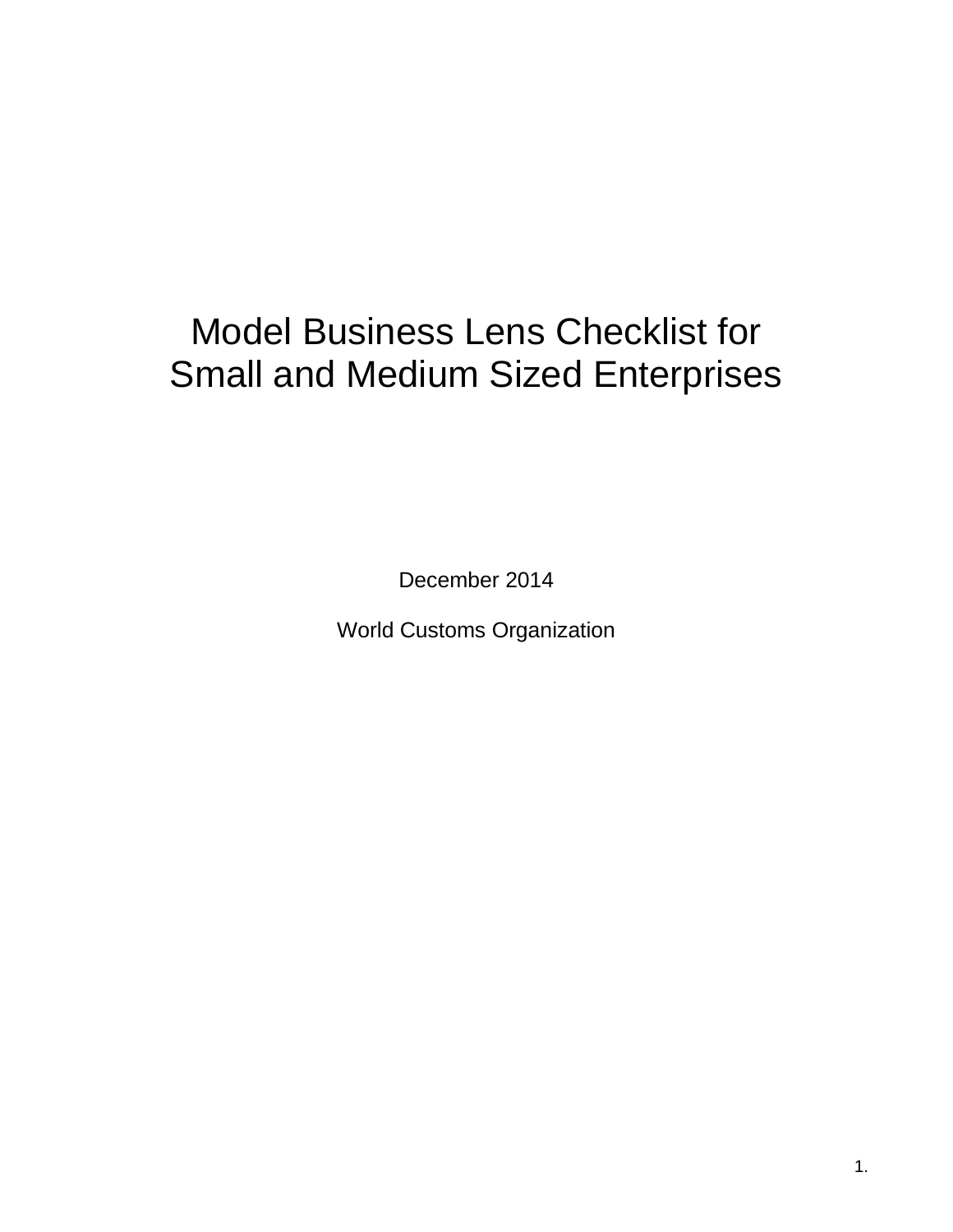## **I. Introduction**

- 1. Small and Medium Sized Enterprises (SMEs) make up a relatively large proportion of the economy of many WCO Members, accounting for the majority of domestic business transactions and constituting a major source of job creation. However, SMEs only play a limited role in international trade. For instance, within the Asia-Pacific Economic Cooperation (APEC) region, SMEs account for approximately 90% of all business and employ as much as 60% of the workforce. In contrast, SMEs within APEC only account for 30% of the region's exports. Participation by SMEs in international trade may greatly contribute to enhancing Members' economic growth.
- 2. SMEs often face obstacles as they attempt to internationalize, including differences in rules and business cultures, poor protection of intellectual property rights and restricted technical standards. Regulatory and procedural burdens are also serious problems for SMEs. Because of their limited resources and experience, SMEs are very vulnerable to regulatory burdens. When a new complicated regulation is introduced, they may struggle to understand it. Furthermore, SMEs have limited capabilities to influence the development of new regulations and procedures.
- 3. The development of a Business Lens Checklist is one effective way of reducing such regulatory burdens on SMEs and encouraging them to internationalize. The Checklist assists governments in designing, modifying and reviewing policies and procedures from the perspective of SMEs. It provides a standardized approach to designing or refining programmes and policies and allows for more input from an SME perspective. The purpose of the Business Lens Checklist is twofold. The first is to focus on the concerns and issues of commercial clients, in particular SMEs, when assessing the impact of new information requirements and border obligations. The second is to institutionalize business simplification principles within the culture of government departments and agencies.

## **II. The Model Business Lens Checklist**

- 4. The Model Business Lens Checklist for SMEs was adopted to encourage and support WCO Members to develop their own business lens checklists and institutionalize the proper involvement of SMEs in policy-making and review at national level.
- 5. It is worth mentioning that the Model Business Lens Checklist does not have any legally binding effect. WCO Members are encouraged to introduce their own business lens checklists on a voluntary basis. Furthermore, the Model Business Lens Checklist does not impinge on other initiatives introduced by Members to support SME activities.
- 6. The Model Business Lens Checklist for SMEs does not define the scope of SMEs. The definition of SMEs largely depends on economic level and Members are likely to derive their own SME definitions. Although Members are encouraged not to narrow down the scope of SMEs unnecessarily, they may adopt their own definitions of SMEs.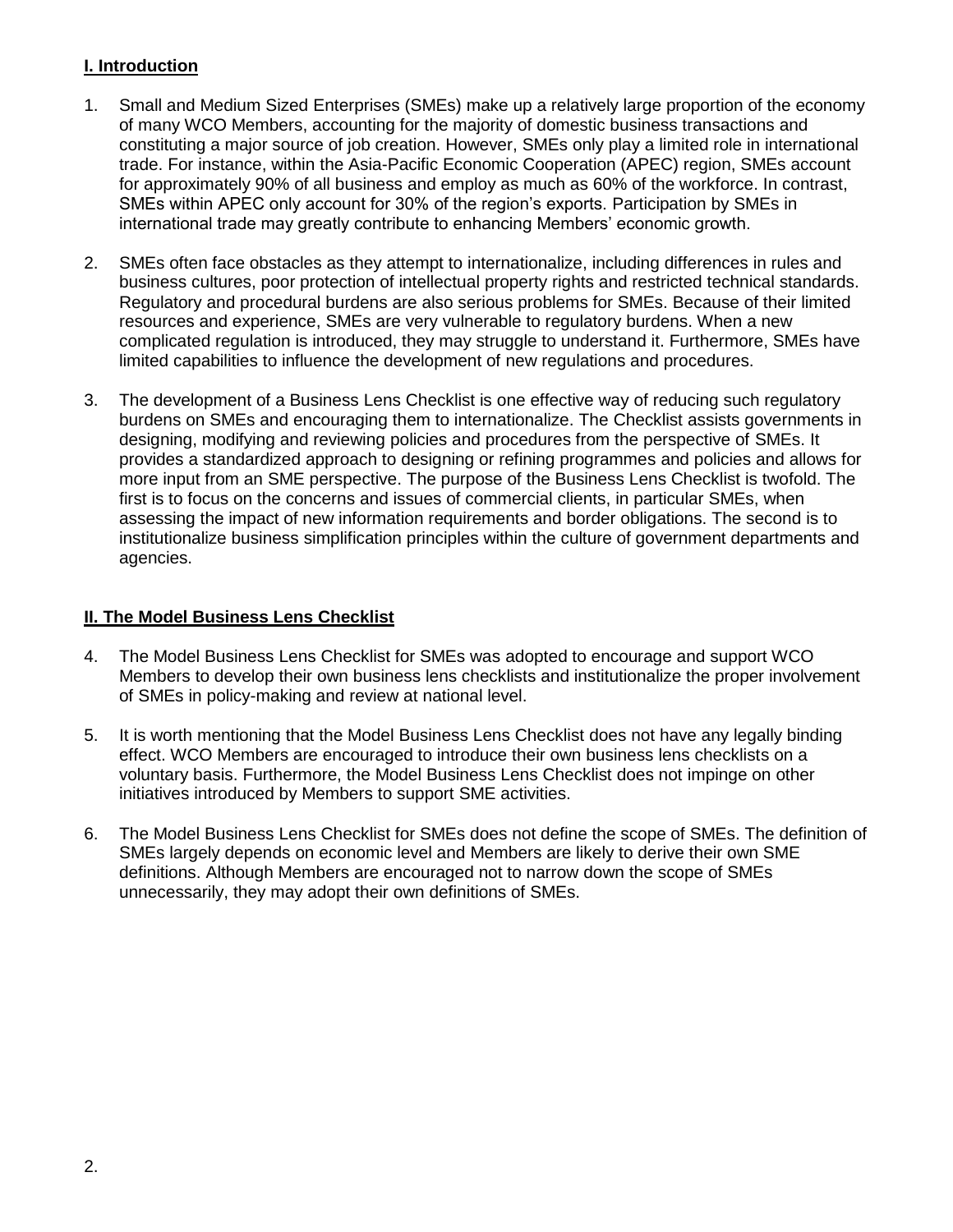## **BUSINESS LENS CHECKLIST**

The purpose of the Business Lens Checklist is to assist staff with the task of designing, modifying and reviewing Customs policies and programmes. The checklist will enable employees to look at policies and programmes from the perspective of the business community, that is, through a "Business Lens."

The aim is to keep commercial clients, and in particular the small and medium sized enterprise (SME), front and centre when considering the impact of new information requirements and border obligations. The desired outcome will be that of improving client service, streamlining and simplifying Custom policies and procedures, and reducing the administrative burden placed on business.

The Business Lens Checklist is to be consulted when a new or amended policy or programme imposing an obligation or demand on the Customs Administration's business clients, their activities or operations, is under consideration. This includes any new or amended procedures, forms or licences that add or reduce compliance obligations. The results will inform the Customs administration and allow any update to be made before the policy or programme is implemented.

#### **Policy Review Information**

To be completed by the Office of Primary Interest responsible for the new or amended policy or programme.

| <b>Directorate/Division Name:</b>    |                |                                              | <b>Reference Number:</b> |
|--------------------------------------|----------------|----------------------------------------------|--------------------------|
| <b>Policy/Programme Name:</b>        |                |                                              |                          |
| <b>New</b>                           | <b>Amended</b> |                                              | <b>Not Applicable</b>    |
| Date Business Lens Checklist Opened: |                | <b>Programme/Policy Implementation Date:</b> |                          |
| <b>Comments:</b>                     |                |                                              |                          |
|                                      |                |                                              |                          |
|                                      |                |                                              |                          |
|                                      |                |                                              |                          |
|                                      |                |                                              |                          |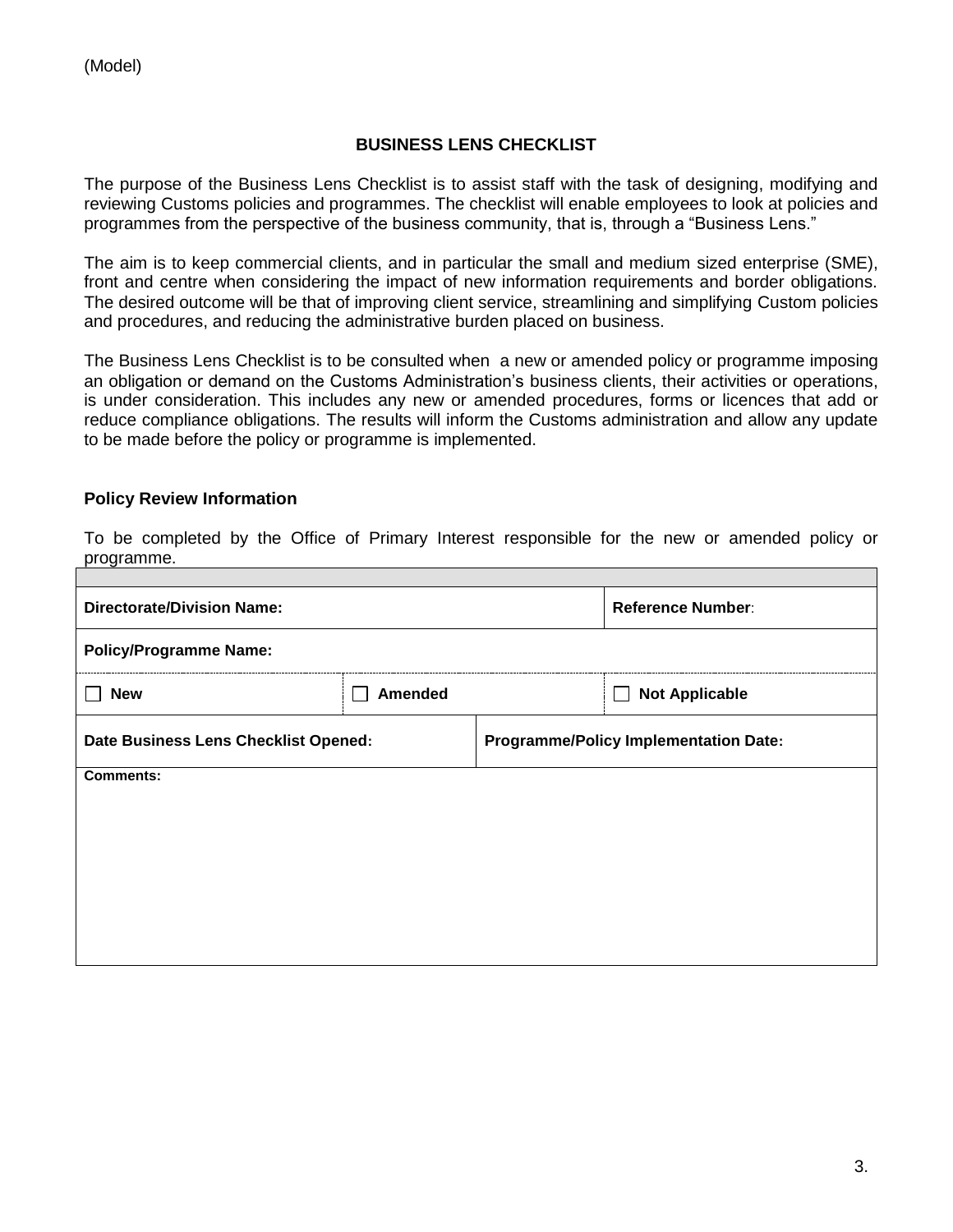#### **POLICY AND PROGRAMME REVIEW**

A review of existing policies and programmes is always necessary to evaluate if they still continue to meet legislative obligations, to challenge our assumptions on their efficiency and effectiveness, and to examine their ongoing impact and suitability in the ever-changing trade and business context in which they operate.

| $\mathbf 1$<br>$\Box$    | A systematic review of the programme or policy has been (or will be) conducted to evaluate the necessity<br>and effectiveness of obligations and information requirements imposed upon clients. Steps will be taken to<br>eliminate or correct any unnecessary requirements, so as to reduce the administrative burden upon<br>clients. |
|--------------------------|-----------------------------------------------------------------------------------------------------------------------------------------------------------------------------------------------------------------------------------------------------------------------------------------------------------------------------------------|
| $\mathbf{2}$<br>$\Box$   | An existing policy, form, regulation or programme has been (or will be) reviewed to determine if it is still<br>meeting the original stated objectives. If not, the necessity of the policy, form, regulation or programme<br>should be evaluated.                                                                                      |
| $\mathbf{3}$<br>$\Box$   | Clients are notified of updates or changes to policies and programmes using a method that reaches all<br>types and size of clients; and updates or changes to policies and programmes are clearly highlighted and<br>recognizable in any revised communication products to clients.                                                     |
| 4<br>$\Box$              | Alternatives, options or opportunities for achieving policy or programme objectives that may be more<br>effective and/or less costly to apply have been considered and adopted where appropriate.                                                                                                                                       |
| 5<br>$\Box$              | The Customs Administration has taken into consideration the cost in time and money to business of<br>gathering, retaining and reporting information when designing and reviewing a policy or programme.                                                                                                                                 |
| 6<br>$\Box$              | Existing obligations have been reviewed for potential removal.                                                                                                                                                                                                                                                                          |
| $\overline{7}$<br>$\Box$ | Before imposing any new information requirements on clients, it has been determined whether the<br>information can be obtained through alternative means or in a different manner or point in time in the<br>commercial process, and still meet the policy or programme objectives.                                                     |
| 8                        | Central agencies and other policy-making agencies which work with the Customs Administration will be<br>engaged whenever possible to encourage the streamlining of outdated or overly burdensome legislation or<br>regulations.                                                                                                         |
|                          | <b>Comments:</b>                                                                                                                                                                                                                                                                                                                        |
|                          |                                                                                                                                                                                                                                                                                                                                         |
|                          |                                                                                                                                                                                                                                                                                                                                         |
|                          |                                                                                                                                                                                                                                                                                                                                         |
|                          |                                                                                                                                                                                                                                                                                                                                         |
|                          |                                                                                                                                                                                                                                                                                                                                         |
|                          |                                                                                                                                                                                                                                                                                                                                         |
|                          |                                                                                                                                                                                                                                                                                                                                         |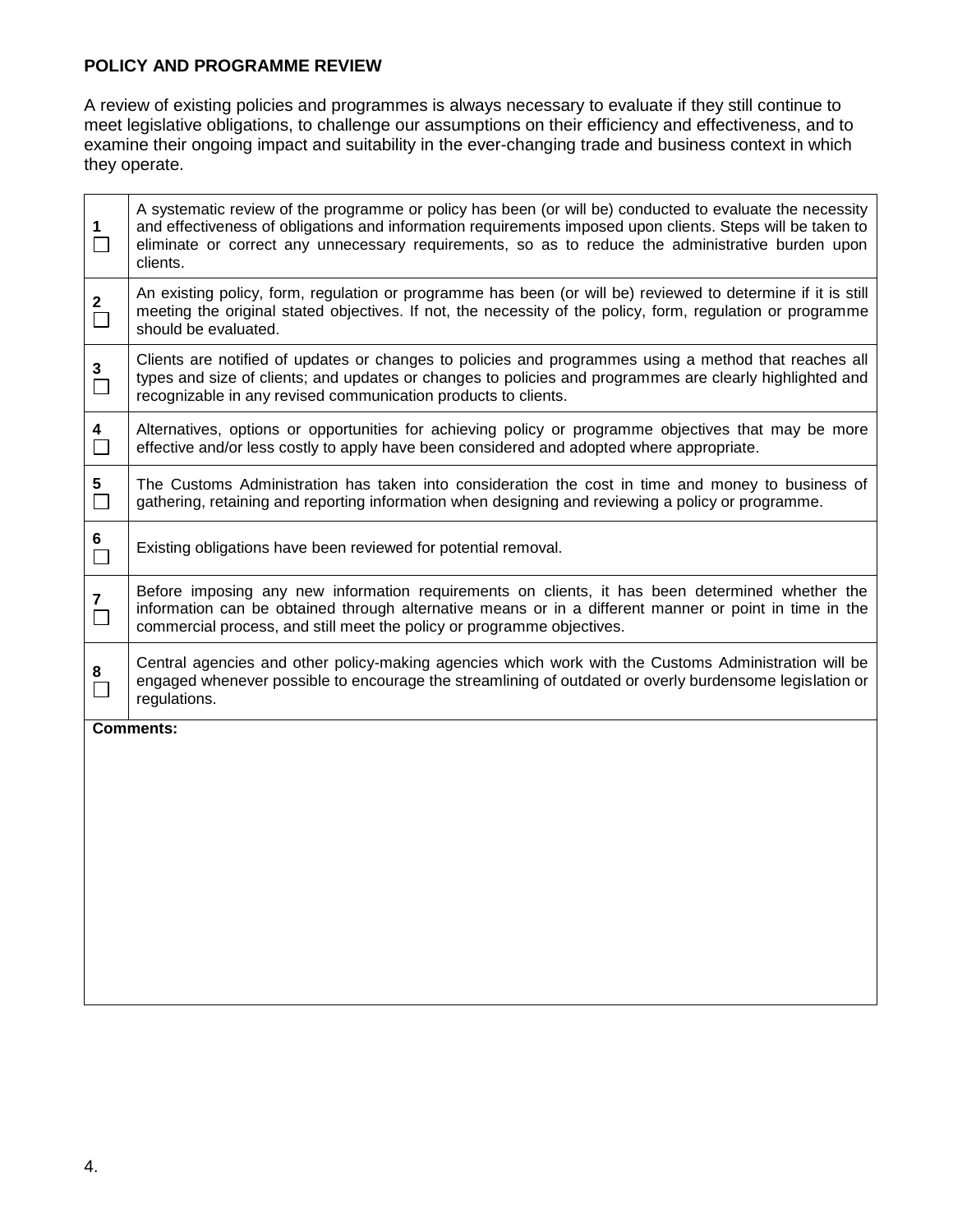## **CONSULTATION**

Consultation is an interactive process whereby the Customs Administration seeks the early engagement of its stakeholders as partners in the goal of a secure and efficient border. Through consultation, the Customs Administration benefits from stakeholder expertise and experience, gains a better understanding of the impact of policies and programmes on business, and mitigates future oversights or roadblocks in the design of policies and programmes.

| 1<br>$\Box$       | A consultation plan has been developed that identifies and engages stakeholders as early as<br>possible in the process.<br>Or $\Box$ N/A (If N/A is selected, explain why in the comments section below) |
|-------------------|----------------------------------------------------------------------------------------------------------------------------------------------------------------------------------------------------------|
| $\mathbf{2}$<br>П | The consultation plan includes a range of representation, from the supply chain affected by the<br>programme or policy.                                                                                  |
| 3<br>$\Box$       | A representative group of stakeholders has been invited to comment on drafts of proposed<br>policies or programmes, before final decisions are taken.                                                    |
| 4                 | Stakeholders have had the opportunity to provide input, and have been provided with a clear<br>explanation of how and why final decisions have been reached.                                             |
| 5                 | Stakeholders have been provided with adequate time and sufficient information to respond.                                                                                                                |
| 6                 | Stakeholders have been able to use convenient platforms (i.e. e-mail, mail, phone, and hearing)<br>to provide input.                                                                                     |
| $\overline{7}$    | In cases where Customs administrations received comments from stakeholders publicly, the<br>comments have been available for the public to access.                                                       |
| 8<br>$\Box$       | Stakeholders have been consulted regarding the cost involved in meeting the obligations and<br>information requirements of the policy or programme.                                                      |
| 9                 | Stakeholders will have opportunities to provide feedback about the impact of new or amended<br>policy or programme.                                                                                      |
|                   | <b>Comments:</b>                                                                                                                                                                                         |
|                   |                                                                                                                                                                                                          |
|                   |                                                                                                                                                                                                          |
|                   |                                                                                                                                                                                                          |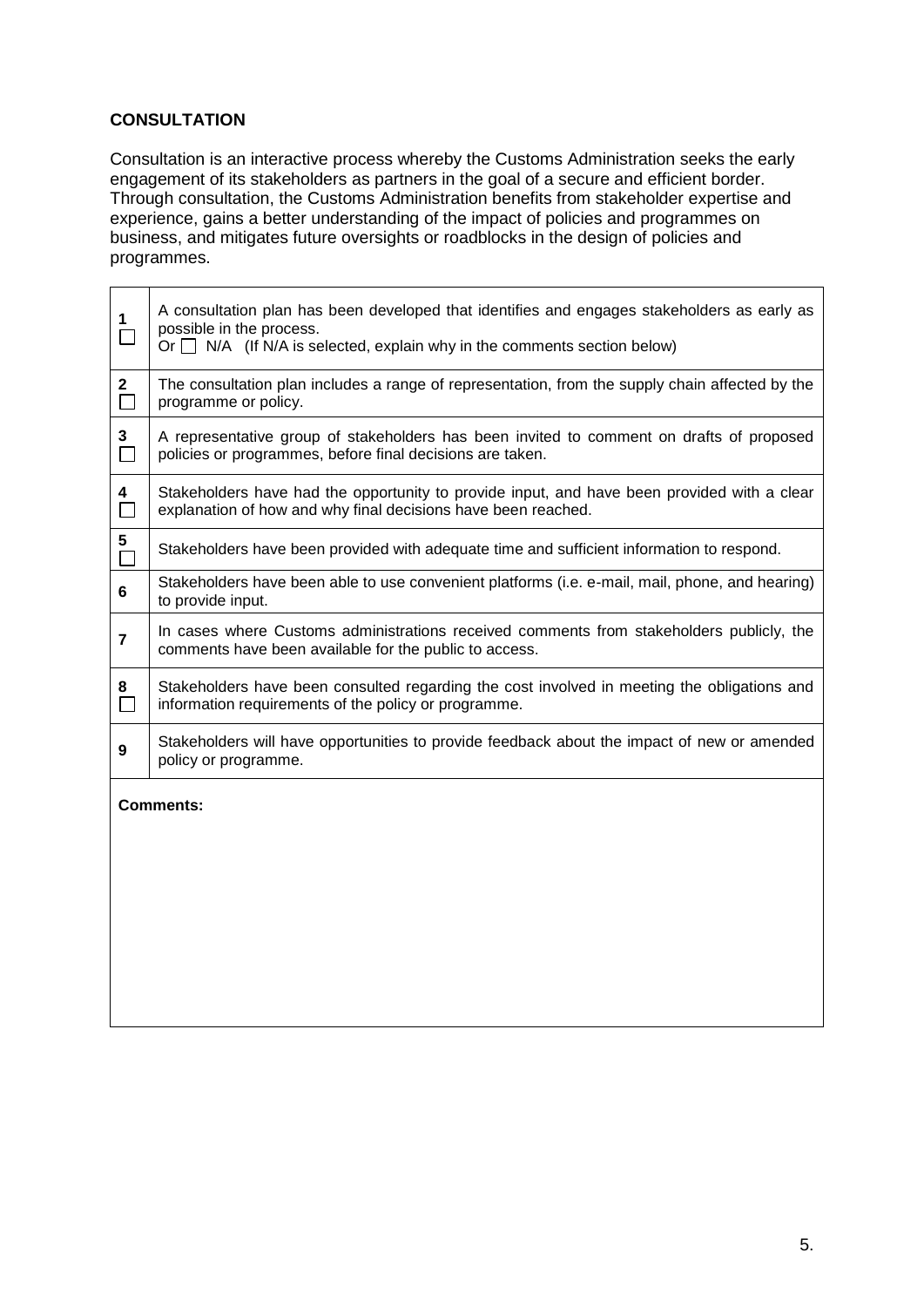## **COMMUNICATION**

The main objectives of the communication process are to share knowledge of Customs policies, programmes and procedures with stakeholders in an open and timely manner; to maintain transparency and clarity; to educate Customs clients as well as receive valuable insight from them; and to foster voluntary compliance. Early contact with the client is an important component of a successful communication strategy.

| 1                 | A communication plan has been developed that includes all stakeholders.                                                                                                                                          |
|-------------------|------------------------------------------------------------------------------------------------------------------------------------------------------------------------------------------------------------------|
| $\mathbf{2}$<br>П | Communication products, seminars and workshops to explain policies and programmes are<br>designed to be accessible to all types and sizes of business.                                                           |
| 3<br>П            | Brochures, guides or publications have been developed and are accessible to all stakeholders.                                                                                                                    |
| 4                 | An officer has been designated to respond to inquiries from all stakeholders.                                                                                                                                    |
| 5<br>$\Box$       | Advance information products, news releases or fact sheets have been developed that could be<br>accessible to all stakeholders.<br>Or $\Box$ N/A (If N/A is selected, explain why in the comments section below) |
| 6                 | Policy and programme objectives and requirements are drafted using clear and plain language.                                                                                                                     |
| 7                 | The use of language that would give the appearance of a regulatory requirement or obligation<br>where there is none has been avoided.                                                                            |
|                   | <b>Comments:</b>                                                                                                                                                                                                 |
|                   |                                                                                                                                                                                                                  |
|                   |                                                                                                                                                                                                                  |
|                   |                                                                                                                                                                                                                  |
|                   |                                                                                                                                                                                                                  |
|                   |                                                                                                                                                                                                                  |
|                   |                                                                                                                                                                                                                  |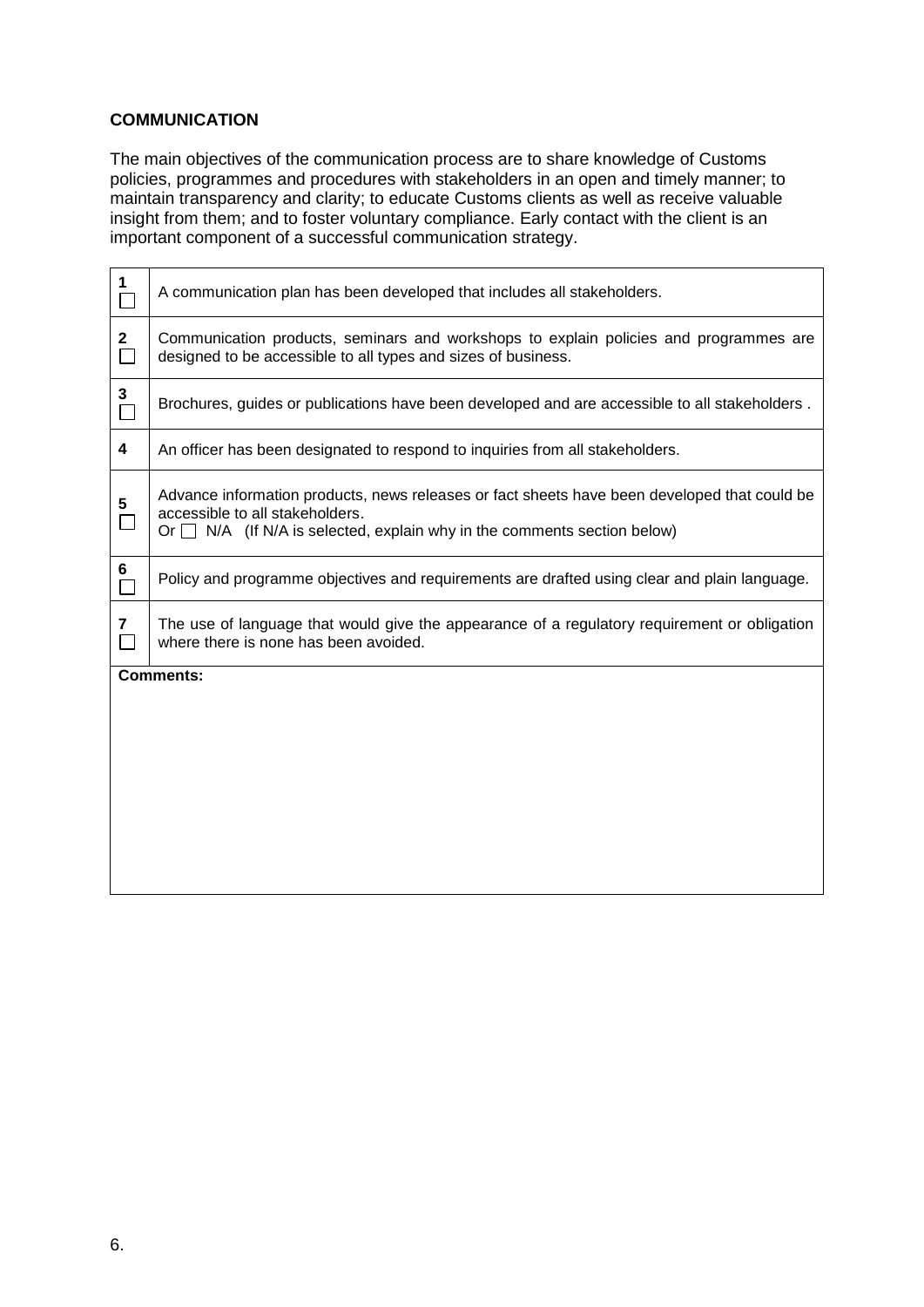# **COMPLIANCE**

Compliance with Customs policies and programmes requires the establishment of border procedures and information requirements that meet our legislative requirements, that allow us to measure the effectiveness of our policies and programmes, and are also realistic in the framework of today's business world.

| $\overline{\square}$   | Compliance standards are clearly defined and achievable.                                                                                                                                                                                      |
|------------------------|-----------------------------------------------------------------------------------------------------------------------------------------------------------------------------------------------------------------------------------------------|
| $\overline{\square}$   | Sufficient time and support has been extended to clients to enable them to comply with a new<br>policy or programme, or with changes to an existing programme.                                                                                |
| $\frac{3}{\Box}$       | The consequence of non-compliance, both in terms of penalties and of the risk to national<br>security and trade, has been made clear to clients.<br>Or $\Box$ N/A (If N/A is selected, explain why in the comments section below)             |
| 4<br>$\Box$            | Consideration has been given to the different means by which various types and sizes of<br>businesses can comply with policies and procedures.                                                                                                |
| 5<br>$\Box$            | The compliance strategy includes an educational component designed to assist clients in<br>complying, and examples of compliant and non-compliant behaviour have been explained to<br>business.                                               |
| $\overline{\square}$   | A risk-based examination and verification approach has been adopted to focus on activities or<br>areas that pose the most serious risks, and enforcement measures and penalties are<br>proportionate to the level and risk of non-compliance. |
| $\mathbf{7}$<br>$\Box$ | A process for quality assurance has been developed with the aim of ensuring national<br>consistency in dealing with clients.                                                                                                                  |
| 8<br>$\Box$            | In cases of significant non-compliance, the Customs Administration programme areas will<br>consider whether this was a result of unclear policy or programme directives.                                                                      |
|                        | <b>Comments:</b>                                                                                                                                                                                                                              |
|                        |                                                                                                                                                                                                                                               |
|                        |                                                                                                                                                                                                                                               |
|                        |                                                                                                                                                                                                                                               |
|                        |                                                                                                                                                                                                                                               |
|                        |                                                                                                                                                                                                                                               |